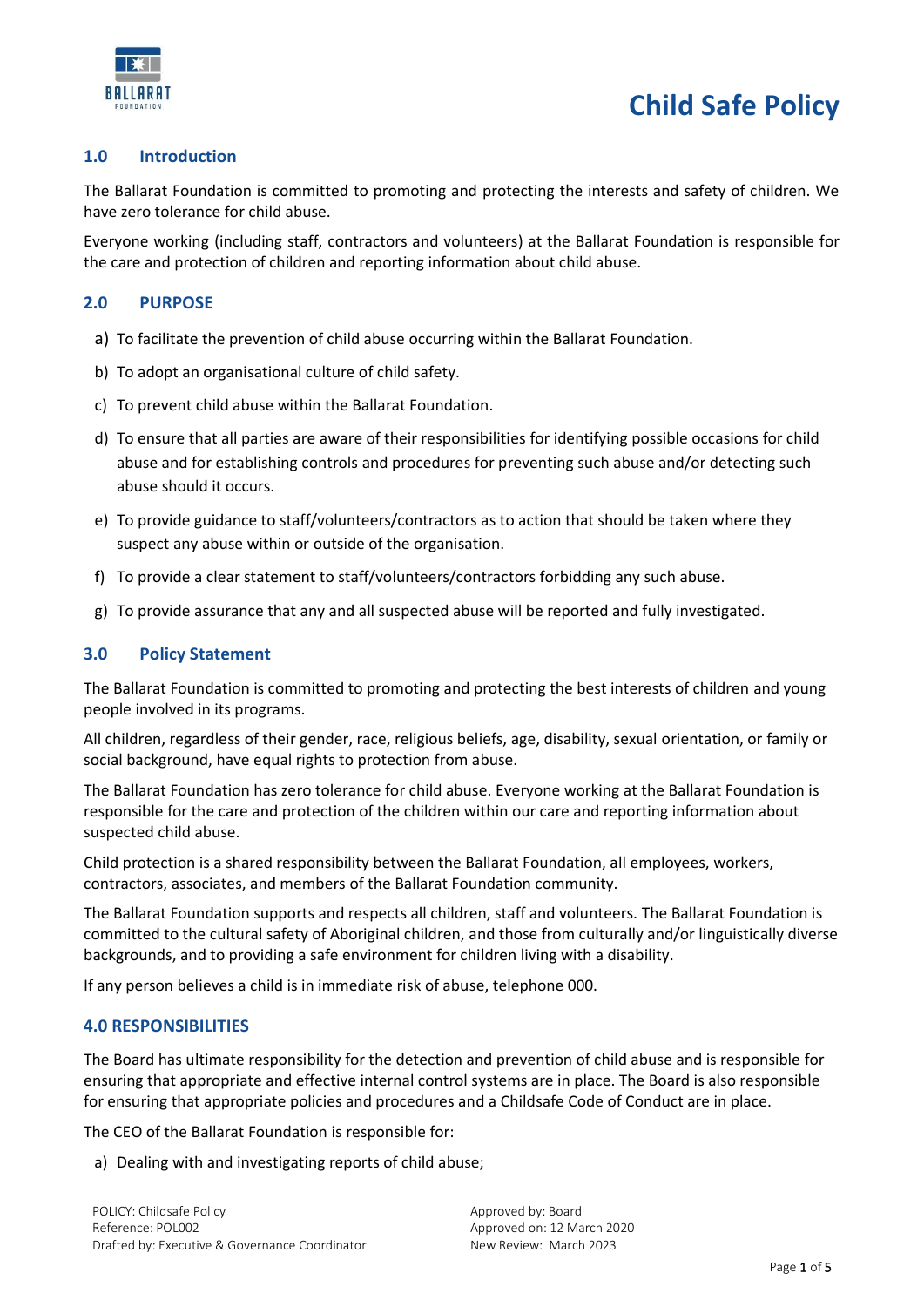- b) Ensuring that all staff, contractors, and volunteers are aware of relevant laws, organisational policies and procedures, and the organisation's Child Safe Code of Conduct;
- c) Ensuring that all adults within the Ballarat Foundation community are aware of their obligation to report suspected sexual abuse of a child in accordance with these policies and procedures;
- d) Ensuring that all staff, contractors and volunteers are aware of their obligation to observe the Code of Conduct (particularly as it relates to child safety);
- e) Providing support for staff, contractors and volunteers in undertaking their child protection responsibilities.

All managers must ensure that they:

- a) Promote child safety at all times;
- b) Assess the risk of child abuse within their area of control and eradicate or minimise any risk to the extent possible;
- c) Educate staff, contractors and volunteers about the prevention and detection of child abuse; and
- d) Facilitate the reporting of any inappropriate behaviour or suspected abusive activities.

Management should be familiar with the types of abuse that might occur within their area of responsibility and be alert for any indications of such conduct.

All staff, contractors and volunteers share the responsibility for the prevention and detection of child abuse, and must:

- a) Familiarise themselves with the relevant laws, the Code of Conduct, and the Ballarat Foundation's policy and procedures in relation to child protection, and comply with all requirements;
- b) Report any reasonable belief that a child's safety is at risk to the relevant authorities (such as the police and/or the state-based child protection service) and fulfil their obligations as mandatory reporters;
- c) Report any suspicion that a child's safety may be at risk to their supervisor (or, if their supervisor is involved in the suspicion, to a responsible person in the organisation); and
- d) Provide an environment that is supportive of all children's emotional and physical safety and wellbeing.

# **4.0 Employment of new personnel**

The Ballarat Foundation undertakes a comprehensive recruitment and screening process for all workers and volunteers that aims to:

- promote and protect the safety of all children under the care of the organisation;
- identify the safest and most suitable people who share the Ballarat Foundation's values and commitment to protect children; and
- prevent a person from working at the Ballarat Foundation if they pose a risk to children.

The Ballarat Foundation requires all workers/volunteers to pass through the organisation's recruitment and screening processes prior to commencing their engagement with the Ballarat Foundation.

The Ballarat Foundation will require applicants to satisfactorily undertake a police check in accordance with the law and as appropriate, before they commence working at the Ballarat Foundation and during their time with the Ballarat Foundation at 3 yearly intervals as stipulated by government contracts and funding agreements.

The Ballarat Foundation will undertake thorough reference checks as per the approved internal recruitment procedure.

Once engaged, workers/volunteers must review and acknowledge their understanding of this Policy.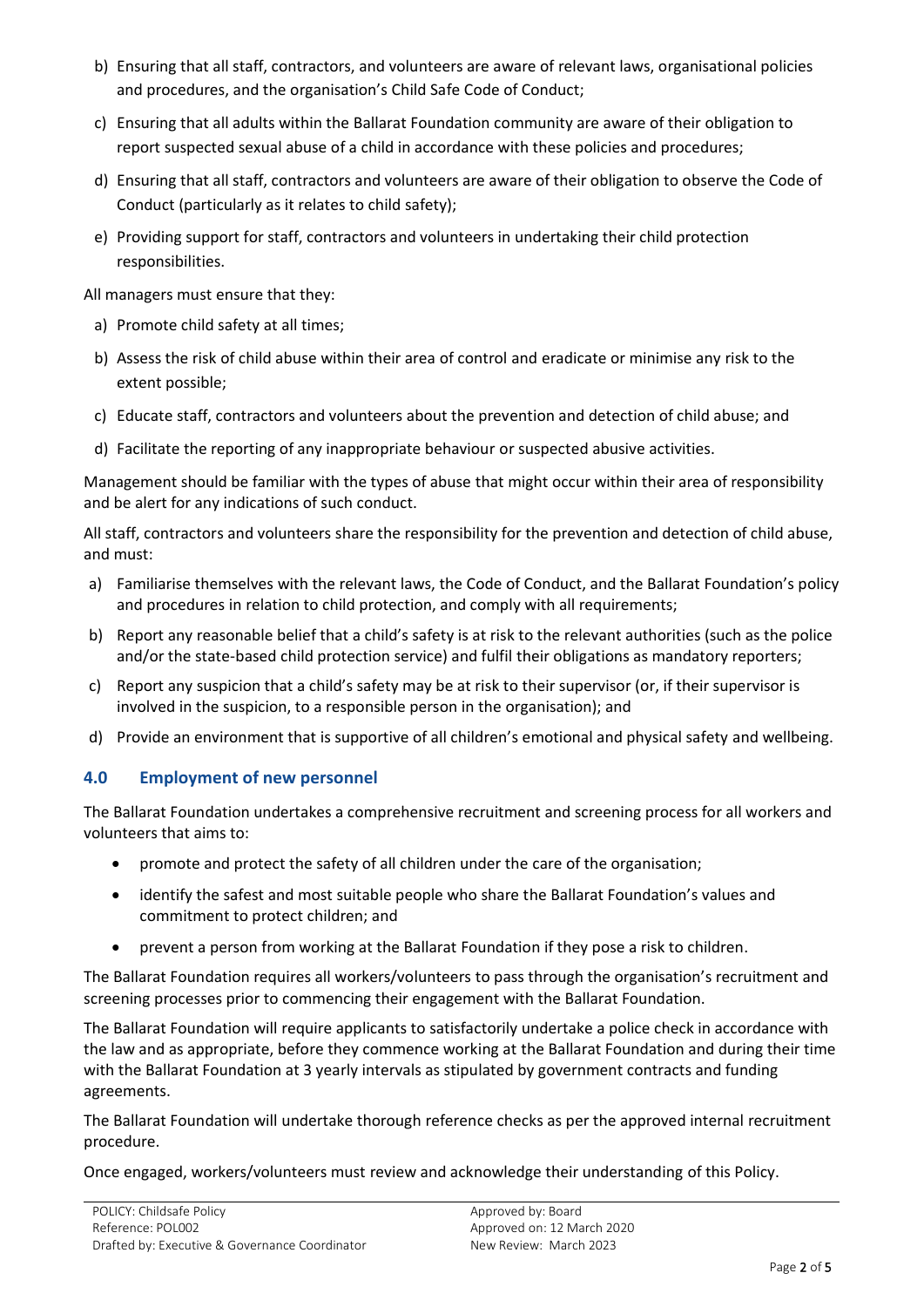#### **5.0 Risk Management**

The Ballarat Foundation will ensure that child safety is a part of its overall risk management approach.

#### **6.0 Reporting**

Any staff member, contractor or volunteer who has grounds to suspect abusive activity must immediately notify the appropriate child protection service or the police. They should also advise the CEO about their concern.

In situations where the CEO is suspected of involvement in the activity, or if the person having the suspicion does not believe that the matter is being appropriately addressed or dealt with, the matter should be reported to the Board of the Ballarat Foundation.

### **7.0 Investigating**

If the appropriate child protection service or the police decide to investigate a report, all employees, contractors or volunteers must co-operate fully with the investigation.

Whether or not the authorities decide to conduct an investigation, the CEO will consult with the authorities to determine whether an internal investigation is appropriate. If it is decided that such an investigation will not conflict with any proceeding of the authorities, the CEO may decide to conduct such an investigation. All employees, contractors and volunteers must co-operate fully with the investigation.

Any such investigation will be conducted according to the rules of natural justice.

The CEO will make every effort to keep any such investigation confidential; however, from time to time other members of staff may need to be consulted in conjunction with the investigation.

After an initial review and a determination that the suspected abuse warrants additional investigation, the CEO shall coordinate the investigation with the appropriate investigators and/or law enforcement officials. Internal or external legal representatives will be involved in the process, as deemed appropriate.

### **8.0 Responding**

If it is alleged that a member of staff, contractor or a volunteer may have committed an offence or have breached the organisation's policies or its Child Safe Code of Conduct the person concerned may be stood down (with pay, where applicable) while an investigation is conducted.

If the investigation concludes that on the balance of probabilities an offence (or a breach of the organisation's policies or Child Safe Code of Conduct) has occurred then disciplinary action may follow, up to and including dismissal or cessation of involvement with the organisation. The findings of the investigation will also be reported to any external body as required.

### **9.0 Reviewing**

Every two years, and following every reportable incident, a review shall be conducted to assess whether the organisation's child protection policies or procedures require modification to better protect the children under the organisation's care.

### **10.0 Applies to**

All Directors, Committee members, casual, permanent and contract staff and volunteers.

### **11.0 Definitions**

*Child* means a person below the age of 18 years unless, under the law applicable to the child, majority is attained earlier.

*Child protection* means any responsibility, measure or activity undertaken to safeguard children from harm.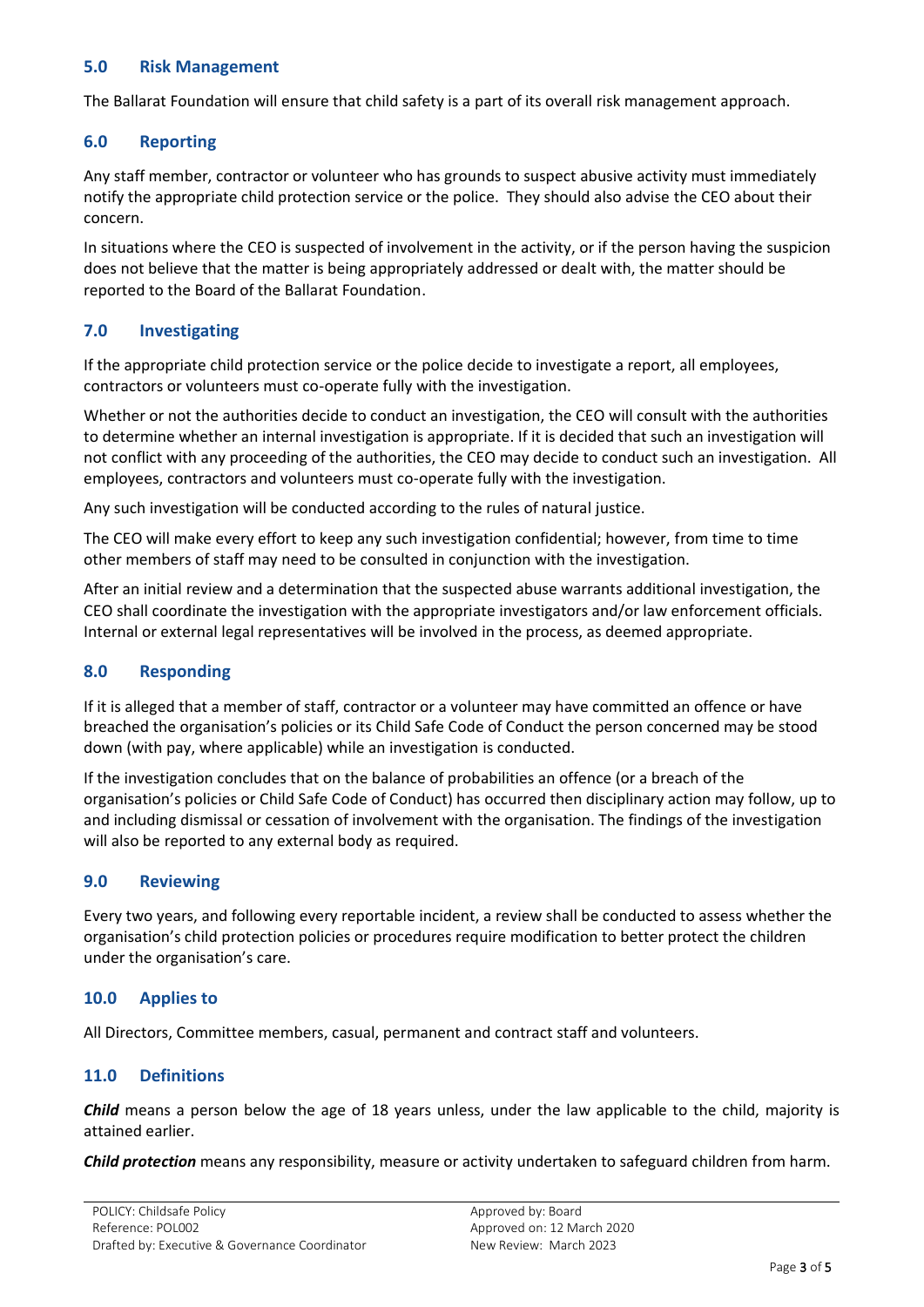*Child abuse* means all forms of physical abuse, emotional ill-treatment, sexual abuse and exploitation, neglect or negligent treatment, commercial (eg for financial gain) or other exploitation of a child and includes any actions that results in actual or potential harm to a child.

*Child sexual assault* is any act which exposes a child to, or involves a child in, sexual processes beyond his or her understanding or contrary to accepted community standards. It includes child grooming, which refers to actions deliberately undertaken with the aim of befriending and establishing an emotional connection with a child to lower the child's inhibitions in preparation for sexual activity with the child. (as indicated by the Royal Commission into Child sex abuse)

*Reasonable grounds for belief* is a belief based on reasonable grounds (see below) that child abuse has occurred when all known considerations or facts relevant to the formation of a belief are taken into account and these are objectively assessed. Circumstances or considerations may include the source of the allegation and how it was communicated, the nature of and details of the allegation, and whether there are any other related matters known regarding the alleged perpetrator.

A reasonable belief is formed if a reasonable person believes that:

- (a) the child is in need of protection,
- (b) the child has suffered or is likely to suffer "significant harm as a result of physical injury," or
- (c) the parents are unable or unwilling to protect the child.

A 'reasonable belief' or a 'belief on reasonable grounds' is not the same as having proof, but is more than mere rumour or speculation.

A 'reasonable belief' is formed if a reasonable person in the same position would have formed the belief on the same grounds. For example, a 'reasonable belief' might be formed if:

- a) a child states that they have been physically or sexually abused;
- b) a child states that they know someone who has been physically or sexually abused (sometimes the child may be talking about themselves);
- c) someone who knows a child states that the child has been physically or sexually abused;
- d) professional observations of the child's behaviour or development leads a professional to form a belief that the child has been physically or sexually abused or is likely to be abused; and/or
- e) signs of abuse lead to a belief that the child has been physically or sexually abused.

# **12.0 Related Documents**

- Child Safe Code of Conduct
- Risk Management Policy
- Staff Recruitment & Employment Policies
- Privacy & Confidentiality Policy
- Accident/Incident Reporting Policy

# **13.0 References**

This policy must be read in conjunction with: